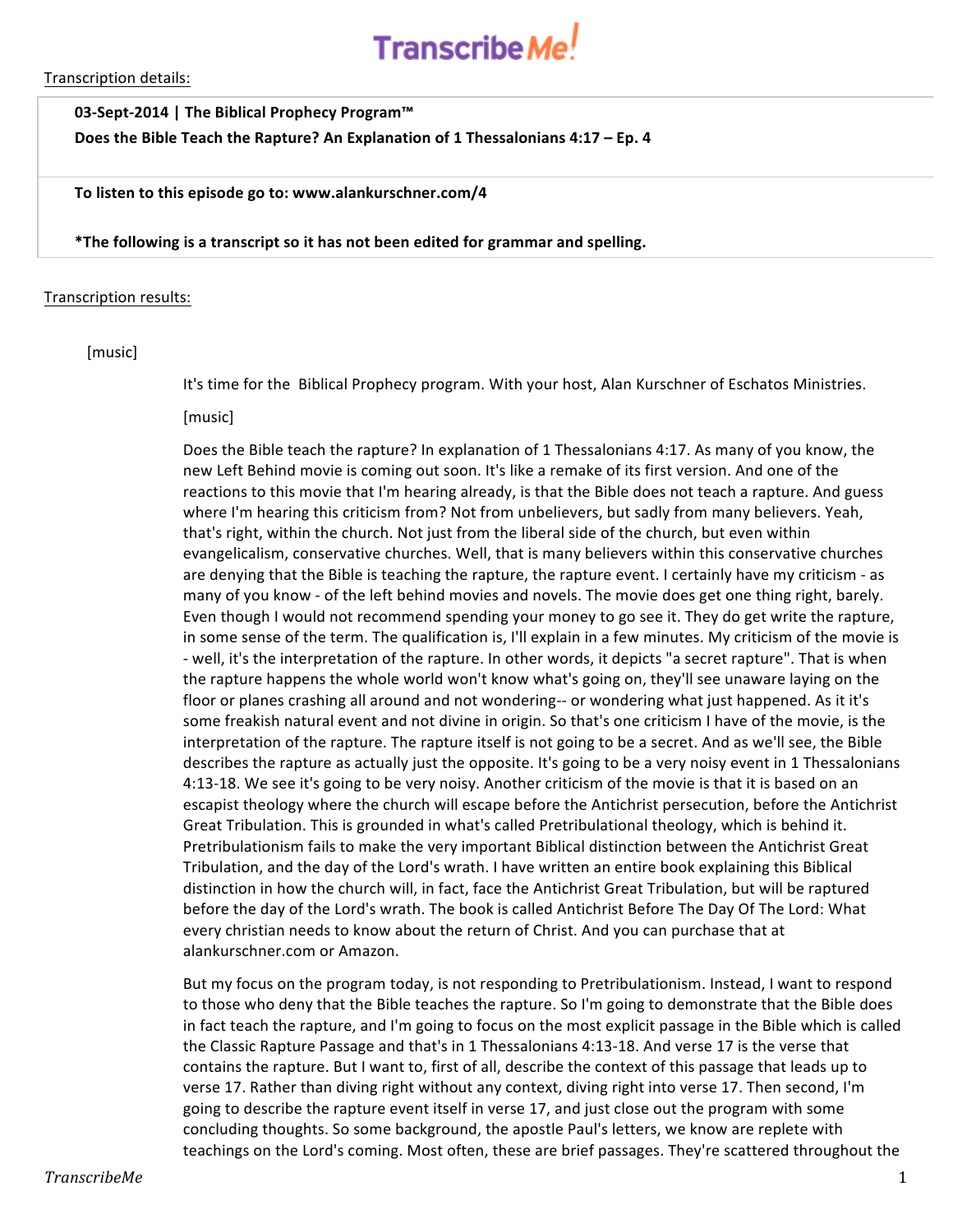## Transcribe*l*

13 letters with an occasional larger section. Yet, he wrote two letters with the exclusive purpose of answering Eschatological concerns. And those are the Thessalonian letters. Thessaloniki was located in ancient Macedonia which is present day Thessaloniki, Greece. Paul visited the city on his second missionary journey, and there he planted a church that was mostly Gentile. Both of his Epistles to this church may have actually been his first, we don't know for sure. But probably written around about A.D. 50 to 51. I want to consider Paul's teaching on the class of rapture passage in First Thessalonians 4:13-18. And even though this is a popular rapture passage, we have to keep in mind the historical concern that Paul is addressing. In other words, what prompted Paul to write his Epistle that's important. And I'm a big context guy, if you haven't figured that out by now. Context is very important. The issue to Paul's addressing in his first Epistle, is that the Thessalonians, they're grieving hopelessly like their pagan neighbors. And Paul believes this is unbecoming of the Christian to do so.

Sometime after Paul left Thessaloniki in his missionary trip, he received a report from Timothy on a situation of the church, you can see that in the first Thessalonians 3:6. Presumably, this report contained information that some members had died. And this cause angst within the church about their destiny since they would not be alive at the Lord's coming, that is those who have died. So Paul writes back to reassure these new believers that they will be, in fact, reunited with their deceased loved ones at the Second Coming, or the Greek word behind that is Parousia - which means presence or typically means an arrival and then there's a continuing presence. That's where the Greek term behind the term coming, second coming. He begins his reassurance writing in 1 Thessalonians 4:13. Verse 13 reads, "Now, we do not want you to be uninformed, brothers and sisters, about those who are asleep. So that you will not grieve like the rest who have no hope." This verse - verse 13 - is the most important verse in the Epistle because it informs us that Paul's purpose for writing to the grieving Thessalonians, was to respond to their ignorance of the relationship between the Resurrection and the Parousia of Christ. So they have a defective eschatology, in other words. And Paul, he's thinking if he can accomplish this goal of correcting this ignorance, this defective thinking. His goal-- he believes that the Thessalonians should be comforted, eventually comforted in their distress. Because their manner, as I mentioned before, of grieving is inconsistent with Christian hope. By the way, that's a message that needs to be-- speak to the church today and not just in the first century. So the ignorance of the Thessalonians, it prompts Paul to stress that their deceased are not at a disadvantage. And it will not only be the survivors at the coming who will be delivered - Paul would teach that - but the dead in Christ as well.

So both the alive and the dead will be delivered. Paul would go on to explain how that's going to come about. Their loved ones - those who have died, Paul would teach - will not only participate in the return of Christ. But they will have the privilege of coming with Christ. Of course when they come with Christ, they're going to come in disembodied souls. They don't have their new bodies yet. The resurrection has not happened. So they're coming with Christ as souls to receive their new bodies. And the dead in Christ, will have this blessing in participating in God's first divine purpose at Christ Parousia - i.e. the resurrection. At that time of the resurrection, there's going to be a reunion of the dead in Christ and the alive in Christ who have survived. Therefore, Paul is arguing that they need to stop grieving like their pagan neighbors who do not possess this certain hope. So in verse 14, Paul writes, "For if we believe that Jesus died and rose again, so also we believe that God will bring with Him those who have fallen asleep as Christians." Now this verse contains an awkward [?] statement. Don't misunderstand, Paul is not saying that if we do not believe Jesus died and rose again, then God will not cause souls to be brought back with Jesus, that's not what he's saying. He's saying that the sense of the condition here that Paul is giving us that - since we believe in the truth of the resurrection of Jesus, Paul says it follows theologically that we should also believe in the resurrection of believers, that's Paul's logic. So at the return of Jesus, the Father is going to cause all the believing deceased, who exist as disembodied souls, to accompany Jesus from Heaven. The destination from Heaven to the sky, that's going to be made explicit here on verses 16 through 17. The last statement of verse 15-- I'm sorry, verse 14 is, "God will bring with Him those who have fallen asleep as Christians." That statement right there, "God will bring with him those who have fallen asleep as Christians." How is that going to come about? What exactly is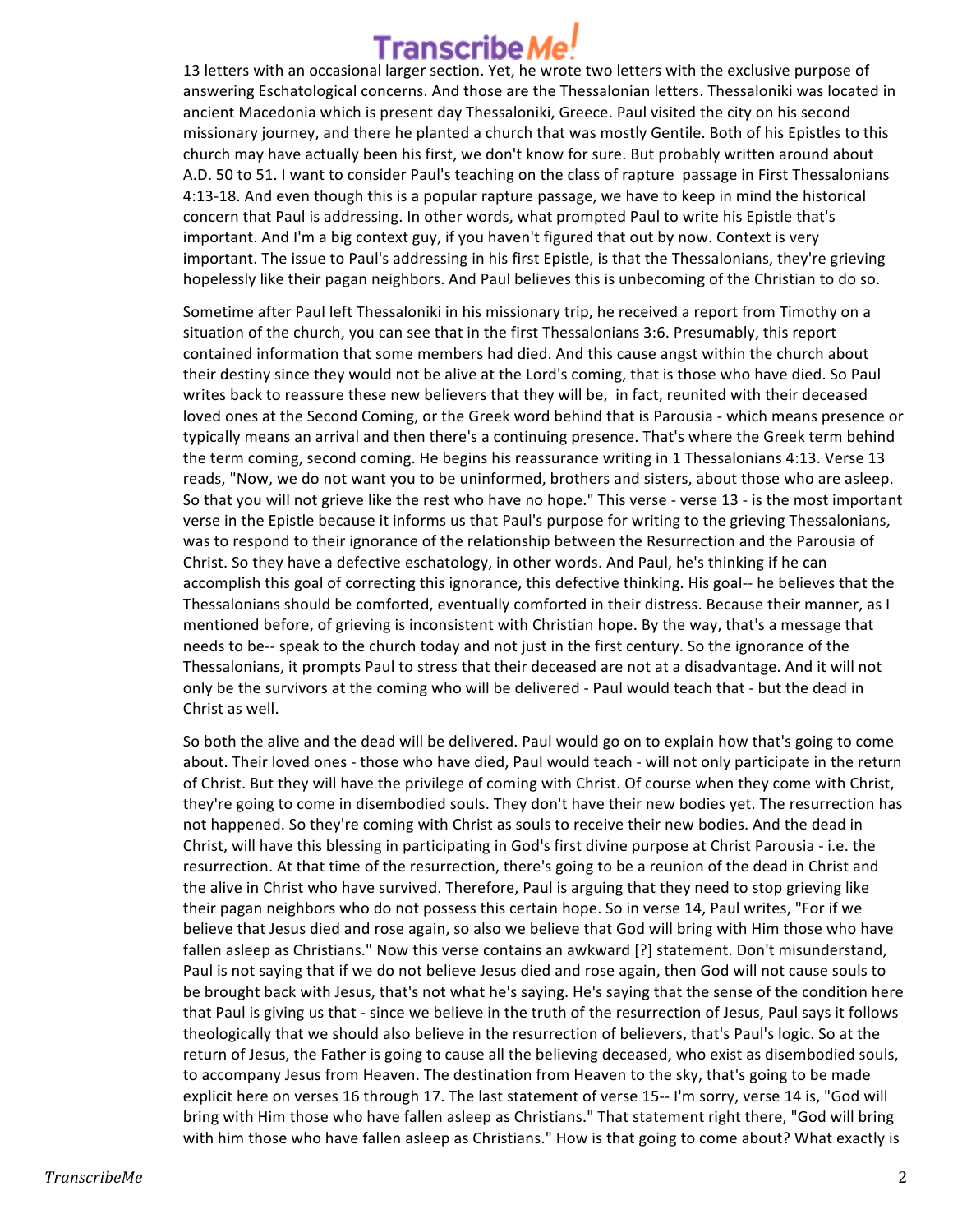

**Franscribe Me!**<br>going to happen? Well, that's going to be developed in the next few verses.

Let's look at the next verse. Verse 15 reads, "For we tell you this by the word of the Lord that we who are alive, who are left until the coming Parousia of the Lord, will surely not go ahead of those who have fallen asleep." That's verse 15, and that's actually a very important verse because here Paul begins to elaborate on God's initial purpose for the return of Jesus. That's going to be the relationship between the soon to be resurrected, and the believers who are alive up to the Parousia. So in this verse, Paul notes the source for his authoritative teaching, he says, "By the word of the Lord." The word of the Lord, what exactly is this word referring to, the content? I believe it's verses 16 to 18, where verse 15 is Paul's own anticipatory summary. In Old Testament, we see that expression, the word of the Lord. That was typically utilized to announce the prophetic oracle. But here in the New Testament, this expression denotes the Gospel itself or a teaching of Jesus during His ministry. And in this passage, it most certainly is used by Paul because he's drawing from the tradition of Jesus's Olivet Discourse, because Paul uses many, many parallels. In fact, I've documented 30 parallels between Paul's teaching in Thessalonians on the Second Coming, and Jesus's Olivet Discourse in Matthew 24 and 25. 30 parallels I have documented in my book, in the appendix. The second part of verse 15 uses the phrase, "We who are alive who are left until the coming of the Lord." Paul doesn't simply say, "We who are alive." Rather he clarifies it with, "Who are left until the coming of the Lord." He uses both of this phrases together again in verse 17. The Greek behind this, "Who are left." is [?]. And by the way, just a side note on the Greek - the pronunciation - if you hear me pronounce certain Greek words, they may sound kind of off. I'm actually using a modern Greek pronunciation system, it's not the typical one that is taught in seminary. Back in the day in seminary, I was taught the Erasmian pronunciation system, and it wish I wasn't because it's not really a good pronunciation system. It's actually artificial, it's a system that was developed by a Erasmus and hence, Erasmian.

But the modern pronunciation system is actually, it's very close to what you've heard in the time of Jesus. Even though it's a modern pronunciation, there is a little bit of differences but-- and also, it's just a more smooth sounding and it's very natural language. If you go to Greece today, you'll hear this pronunciation system. So that's what I use. I switched over from Erasmian to the modern. And so if you hear certain words that seemed to sound a little off that made-- don't get me wrong, there are actually words that are just so ingrained in our American theological psyche that I don't change. Even the minister is called Eschatos ministries, technically it's Eschatos ministries [chuckle]. That's what you would have heard at the time of Jesus, and actually what you'd hear even still today. So there are some terms I still would use. But for all practical purposes, I do use a modern pronunciation system. If you hear this in subsequent episodes, you'll know that I am using not your typical pronunciation that you might hear your pastor use or something like that. All right, so let's get back here. The Greek who are left, those who are left is found in verse 15, verse 17. This expression is very interesting, because it's-when supplied to humans as it is here, it indicates survival. This term is found in Biblical Jewish secular usage. To mean not just survival, but survival from some tragedy in which others have died. Which I find very interesting, because Paul actually teaches that those who survive, he says those who have survived, those who were left until the coming of the Lord, they live right up to the Parousia. And think about that. Those who were left until the coming of the Lord. What is that saying? Well it tells us there's no gap between the rapture and His coming. It's not the same event. Of course, the rapture and the Second Coming is not the same event. The rapture is just one of the initial events within this larger Second Coming. Well Paul's envisioning here is that the last generation of the church, surviving under very difficult circumstances right up to the Parousia. In his second, Epistle Paul again depicts the hardship as normative for believers just before the Lord comes back. In 2 Thessalonians 1:7, he says, "For his rightful God to repay with affliction, those who afflict you and to you who are being afflicted to give wrath together with us when the Lord Jesus is revealed from Heaven with his mighty angels." Now this is consistent with Jesus's teaching, because He describes in Matthew 24, Jesus describes a surviving remnant - experiencing persecution right up to the time of His coming. The Parousia, persecution that will eventually be cut short by that coming. You can find that in Matthew 24:15, verses 21, 22, 29 and 31.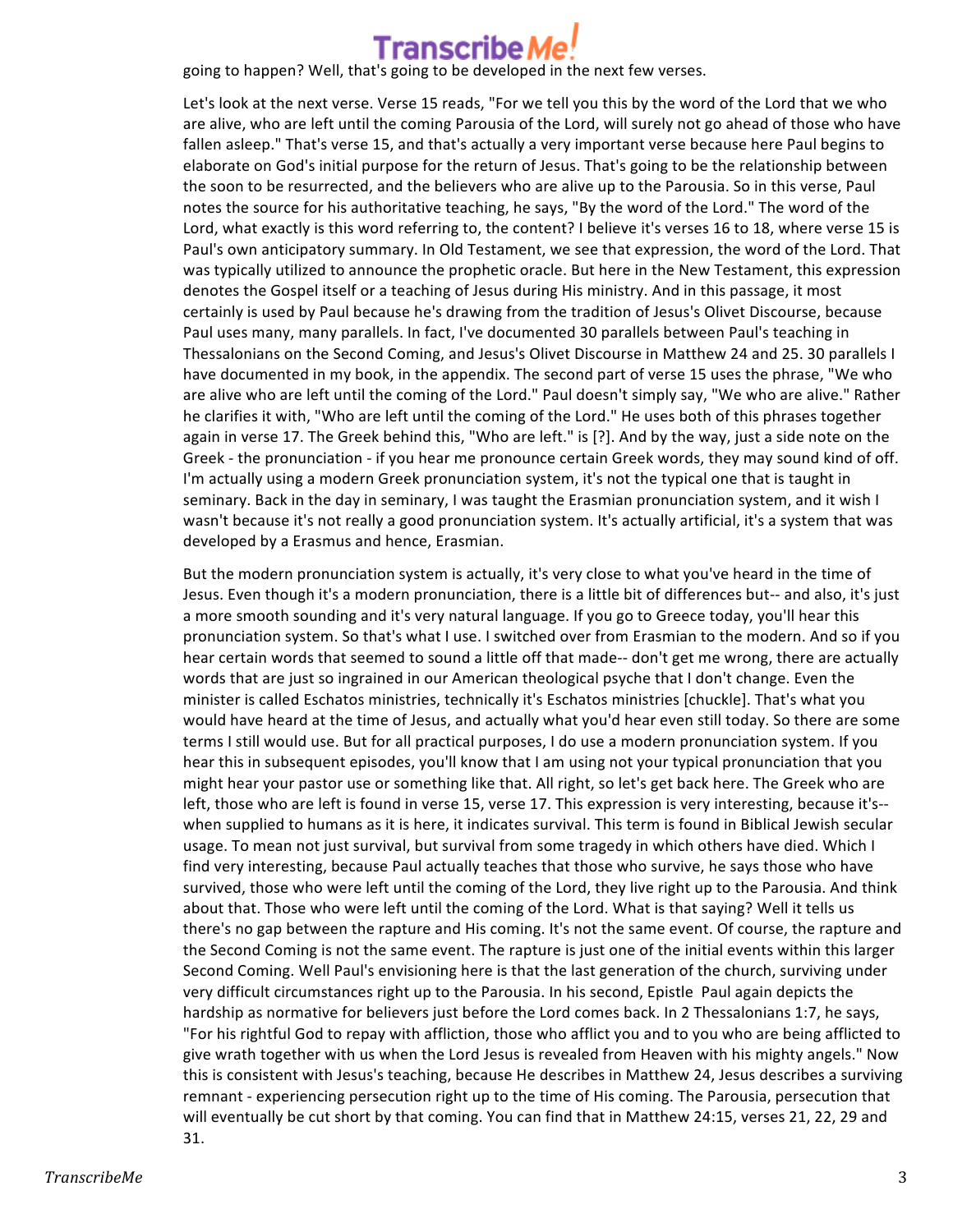# **Transcribe Me**

Now getting back to verse 15, the last part that is of verse 15. 1 Thessalonians 4:15. It states that, "The living remnant of believers," says, "will surely not go ahead of those who have fallen asleep." Of course this in itself, it implies that the Thessalonians defective i.e. uninformed or ignorant Eschatology, was the belief that those who will be alive would be at an advantage at Christ Parousia. But Paul though, he stresses that not only will the alive not go ahead of the dead in Christ, but the dead in Christ will receive glorified bodies before those alive in Christ will receive theirs. So Paul gives comfort. This is how Paul gives comfort to the Thessalonians, by teaching that their dead loved ones in Christ, they will indeed participate at the Second Coming, and even figuring prominently in it. Again, we're trying to trace the flow of Paul's reasoning here before we get to verse 17. So let's just take a step back, kind of see where we are at this point in Paul's reasoning. In verse 13, Paul states the problem - that Thessalonians are grieving hopelessly. In verse 14, he provides the main point for comfort, that we believe that God will bring with him those who have fallen asleep as Christians. And then verse 15, he begins to support the main point with a summary of the word of the Lord. And that is, that those who are alive are left to the coming of the Lord, will surely not go ahead of those who have fallen asleep. Now in verse 16 and 17. Paul is going to-- now, he's going to give us the word of the Lord, the content of it here, elaborating on this main point. Let me just read this now, verses 16 and 17, "For the Lord himself will come down from Heaven with the shout of command with the voice of the archangel and with the trumpet of God, and the dead in Christ will rise first. Then we who are alive, who are left, will suddenly be caught up together with them in the clouds to meet the Lord in the air. And so we will always be with the Lord." Now these two verses - 16 and 17 - these are the two verses that have given the church the popular rapture teaching. And it spawned many sermons, songs, and novels. And of course, movies - the Left Behind movie. But my aim here is to give a careful interpretation of Paul's intention. I'm not trying, I don't want to... in other words, I'm not allowing the text to say more or less than it does. Because a lot of people have read into this text, and lot of people have not read enough into the text. Not reading into text, but some people - in other words - they just ignore it. In fact as I open up this program, I know that there are people who were denying that the Bible teaches the rapture. It's like, well you just-- as we'll see, they're going to - or maybe they all ready have - cut this passage out of their Bible.

This passage - 16, 17 - this stresses that and knows that the Lord is Himself. It's not just angels, not just sending angels, and Jesus is staying in Heaven. It's the Lord Himself who is going to descend from Heaven to the clouds. And that's not at this point to the Earth, but to the clouds. The Second Coming, the Parousia is going to begin in the clouds, in the air. Not on Earth, as is so commonly believed, but it's going to begin in the clouds. In other words, the groom himself is personally coming for his bride. And by the way, this is in fulfillment of the angelic prophecy at Christ's ascension, in which He said that He would come back to the sky with the [?] clouds. You can see that in Acts 1:9-11. So Paul teaches, he says there's going to be a triad of glorious booming sounds that accompany Christ's descent. So it's going to be a shout of command with the voice of the archangel, and with the trumpet of God. In other words [chuckles], this is not going to be a secret return of Jesus. It's going to be very noisy. This is not going to be a dog-whistle rapture, where only the believers are going to hear it. No, there's nowhere in this passage that says anything as such. In fact, God is going to be glorified, sending His son back. And He's not going to do it in silence as he did in the first coming of Christ, but the Second Coming of Christ, Jesus is going to be glorified. And to make it a dog-whistle rapture is really to rob Jesus of his glory. He's coming back, and the whole world is going to know it. It's not going to be like people are going to be looking around. The wicked is going to be looking around and, "Oh, what just happened?" Just kind of going on with everyday business. That is not [chuckles] what's going to happen.

All right. It's going to be a triad of glorious booming sounds as I noted. So in other words, it's going to function to announce God's Parousia purposes. The first purpose is to, "Awaken the dead in Christ." That is the newly resurrected. They're going to receive - when Christs returns, the dead in Christ they're going to receive their bodies first. But they are not yet caught up to the sky, just yet. The text doesn't say that - as you will see again in verse 17. Apparently, God is going to use the resurrected on the Earth as a testimony to the world, to proclaim his power over death. By the way, this should not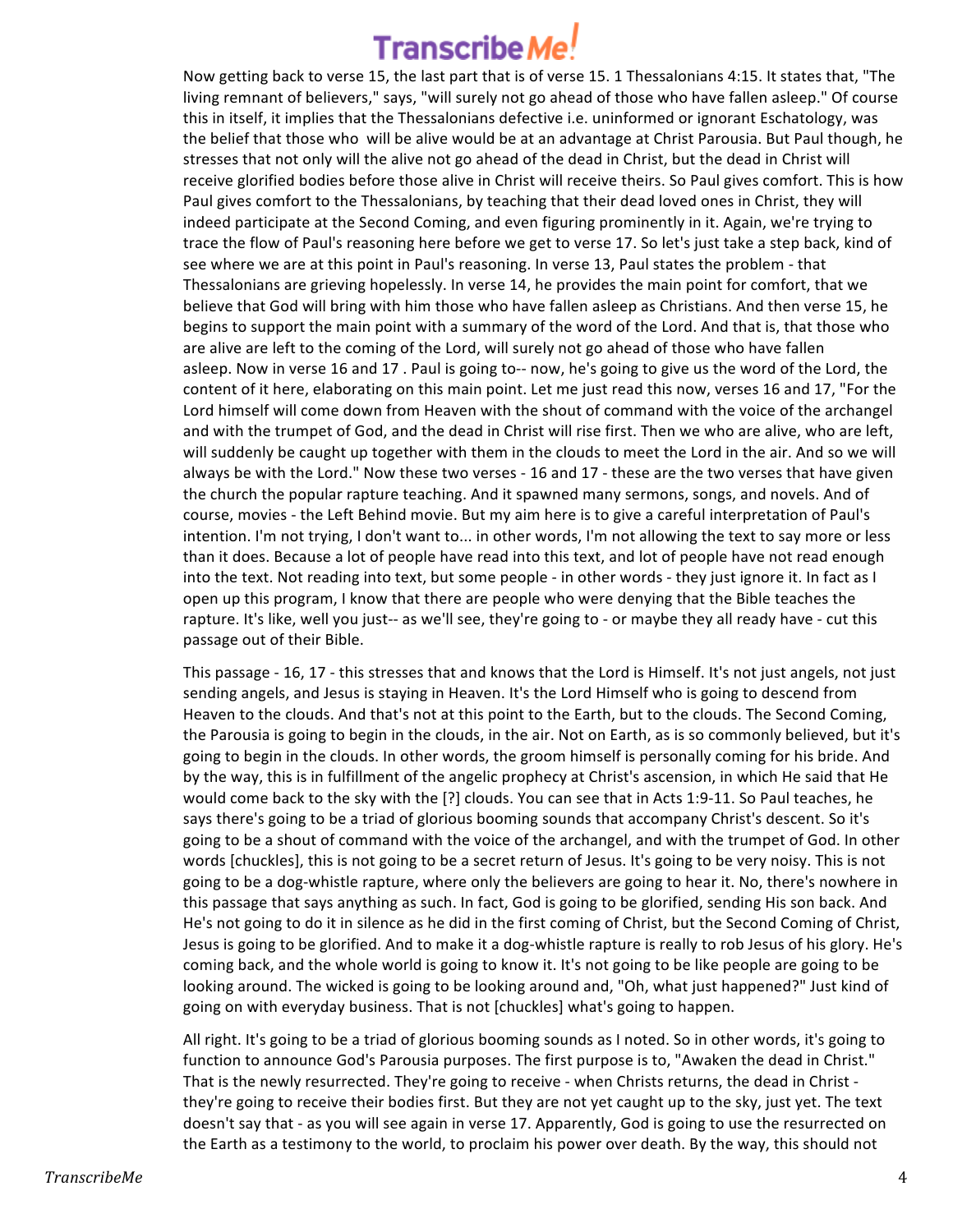sound strange to you, because this is not or it's not unprecedented. If you recall, God displayed His power in a similar fashion during the fist coming of Christ. If you recall the death of Christ in Matthew 27:52-53, we have this enigmatic passage that says, "At the death of Christ, the tomb were opened and the bodies of many saints who had died were raised. They came out of the tombs after his resurrection, and went into the holy city and appeared to many." That's a very fascinating passage, because I think it's a micro-cosmo of what is going to happen at the Second Coming of Christ. So at the second coming of Christ, Christ comes to the clouds. He's bringing the disembodied souls of all of God's people who have died. And all these disembodied souls - God's people - they're going to receive their newly resurrected bodies, and they're going to be on Earth. I think it's going to be as a testimony to the whole world, and Jesus is going to see-- it's going to vindicate as resurrection, vindicated God's justice, holiness, and righteousness. This resurrection is going to vindicate the Son, in whom died for these people and the whole world-- they'll serve as a witness to the whole world.

One question I sometimes asked, "How long will these newly resurrected be on the Earth before the rapture?" We're not told exactly, but I think it's just going to-- the text kind of does suggest a brief period. Christ comes on the clouds, there's going to be a resurrection. And at some point-- again, a very brief point. Who knows? It could be hours, it could be days. We don't know for sure. The text just does not say it, but I don't think it's going to be instantaneous rapture, like snap your fingers and then you're raptured. Now of course, 1 Corinthians 15:51, talks about the twinkling of an eye. But the twinkling of an eye there is-- actually 1 Corinthians 15, a lot of people think that's a rapture passage. It is not. It's a resurrection passage and not a rapture passage, because there's nothing in the text that would suggest a upward catching up to the clouds. The twinkling of an eye is referring how quickly our bodies-- Paul talks about mystery, and this mystery is that the last generation of the church. The last generation of the church at Christ's Second Coming, they will not have to experience death. That's the mystery. Why are they not going to be or how is that going to come about, that is? Well, it says that the bodies - the partial bodies - will turn to impartial bodies in a twinkling of an eye. So that's how quickly the bodies are going to change from one nature to another nature. It's not talking about how quickly the rapture is or how quickly from the point of resurrection to the point of meeting Jesus. That's not what it's talking about there. Back to Verse 17, look at this. It says-- let me read this again, "Then we who are alive, who are left, will be suddenly caught up together with them in the clouds, to meet the Lord in the air. Together with them in the clouds to meet the Lord in the air, and so we will always be with the Lord." So I have a question for those who deny that the Bible teaches a rapture. What part of, "Will be solemnly caught up together with them in the clouds, to meet the Lord in the air." Do you not understand [chuckles]? There's no texture variant in here. Again, what part do they not understand? Paul could not explain it more explicitly as he does here. There's an upward catching up of God's people with them in the clouds, to meet the Lord in the air. Now last time I checked, the clouds are on the Earth. They're in the sky [laughter]. I'm sorry for being a little sarcastic here, but the text is very explicit, and I'm sorry but it's right here. This is the rapture. This is when we talk-- anybody talks about the rapture, this is what he is talking about. That when Christ returns in the clouds, God's people - the alive on Earth at that time and those who newly resurrected. By the way, those alive on Earth will also receive their bodies. They will be translated, and those who have came with Christ and disembodiment souls, they will receive their bodies as well - they will be raptured to meet the Lord in the air. So there it is right there, 1 Thessalonians 4:17 teaches the rapture. And anyone who denies that, I'm sorry but then you have a problem with the authority of scripture. It's right there.

Again, verse 17, to say a few more comments about this, about the dead in Christ - they're going to receive their new bodies first. And is followed by those who are alive and left at the Parousia of Christ. Now here's the schema of the sequence of action, "Then at the same time, both groups will be caughtup in the clouds to meet the Lord in the air." And clouds, by the way, it's a common feature of theophanies that accompany divine presence, "And it will be in those clouds that we meet and experience God's presence in His Son." Now, it's often assumed that the alive - that is those who are alive when Christ returns - they're going to receive their new bodies as they are being raptured to the sky. But the text does not state this. Apparently, the alive in their newly transformed bodies would join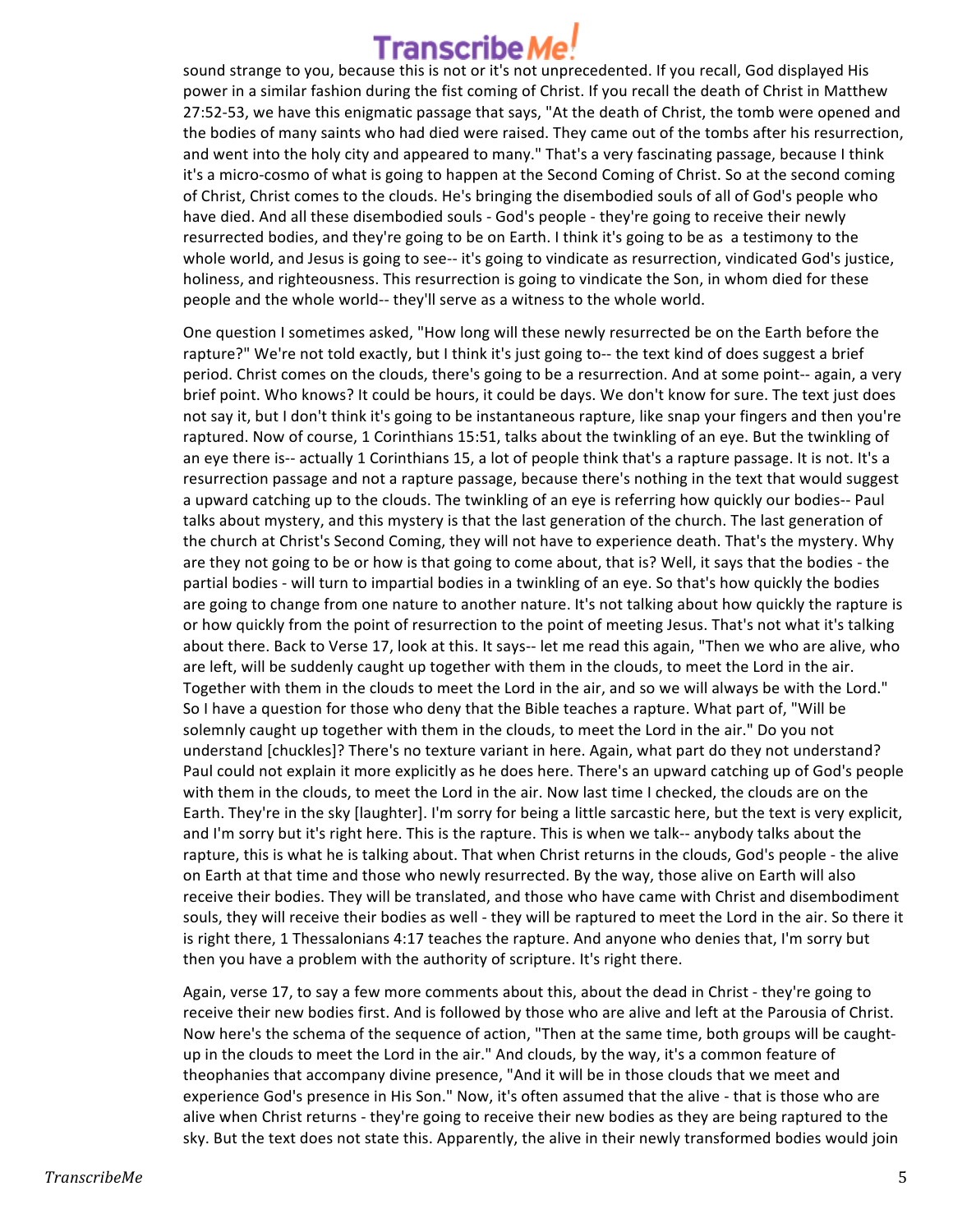## Transcribe/

with the newly resurrected on Earth, as a testimony to the world. As I mentioned before. Then I think what will happen is that very shortly then after that union, they would then be raptured. You have the resurrection of the dead. And the translation of those who are alive - the alive and the dead in Christ they're going to receive new bodies. And then both together as they are on Earth, they would then be caught up and meet the Lord in the air and the clouds. That's the schema there. So the dead in Christ, let me repeat this again, They received their transformed bodies before the alive receive theirs. Remember Paul said that? They are going to be privileged. They are going to receive their new bodies first, and then those who are alive will receive theirs. And then both groups - the resurrected and the remnants - they will be united together on Earth before they are raptured at the same time.

Now most English translations, they indicate this picture. In the Greek, it's very explicit - [hama?] or [ama?]. Together or at the same time seen with [?], Harpagisometha or Arpagisometha - depending on the pronunciation you use - snatched away. Joseph Plevnik, I think he gives a really good description of the depiction of the sequence here. This is what he says, "The first act at the Lord's coming from Heaven, is that the deceased faithful are brought back to life. Then only once they have reunited with the living, is everyone taken up by the clouds to meet the Lord. These pointers - first, then, together, with - insist on the sequence of Acts. The surviving faithful have no advantage over the deceased. The latter are brought to life, join the living and are together with the living, taken up by the clouds." All right. I want to conclude by making just a few comments on the Greek word Harpazo. Harpazo is the Greek word behind the expression of snatching, or the theological concept of the rapture in verse 17. The word, it means to snatch, take away, seize suddenly. And like I mentioned, this is the word in verse 17 that underlines the English rendering suddenly, and of course are taken up to the clouds in the sky to meet Jesus - obviously that's the direction. And the Latin term that translated the Greek term back many centuries ago was [repeal?]. That's kind of important because people talk about, "The word rapture is not found in the Bible." The term rapture is found in the Bible in the Latin translation. In fact, it would be very appropriate for an English translation to use the word rapture as the term here. Rather than just catching up, just use - they were raptured up. Like I mentioned that would be an appropriate term for [?]. I know that, because some have actually denied they made this naive observation that the Bible doesn't teach the rapture, since the English term rapture is not found in English translations. That's just a very naive, surface level argument/objection. Most people don't want to go there because then they're going to have to be consistent. Because a lot of people are Trinitarians, and they deny the rapture because of that objection. Well, the word Trinity is not found in the Bible. Monotheism, inspiration, omniscience, and scores of other theological terms are not found in the Bible, but we believe them. That's not how you do a good exegesis of the Bible, you look for mere words. You look for concepts.

The term Harpazo, I want to note, that it is found 14 times in the New Testament. Now, not all these instances refer to a rapture, Eschatological rapture context. No one actually makes that claim. It's not a technical term for the rapture. It just happens to be a term that Paul used to depict this event. Verse 17 is - as I mentioned - it's not the only place in the Bible where the concept occurs. That is the concept of rapture, not the rapture, but other types of raptures are actually found in the Bible. For example, Jesus is raptured apostle at His ascension. Revelation 12:5, you'll see Jesus was raptured. Paul was raptured temporarily into Heaven, 2 Corinthians 12:2 and 4. We have Phillip was raptured to a [?], Acts 8:39-40. That kind of coin it like it's a "Horizontal rapture". The witnesses in Revelation 11:11-12 will be raptured. There the term Harpazo is not used, but a different Greek term that's used too, called [?]. [?], this is a term that means to be in a motion upward, go up, ascend. So [?] doesn't have to be the only word to describe a rapture type of event. And we usually don't think of the Old Testament as containing examples of a rapture, but there are actually two instances. We know Enoch was raptured and he was - if you look in Genesis 5:24 - and we know that he was removed from the Earth, because the new testament clarifies that, Hebrews 11:5. Elijah was raptured, 2 Kings 2:1, [?] going upward, up. And maybe you want to cross-reference 2 Kings 2:9-11. There are other passages, I believe, in the Bible in the New Testament, particularly that teach the Eschatological rapture of God's people when Christ returns. I'm not going to expound on them here for the lack of time, but I do wanted just to note,